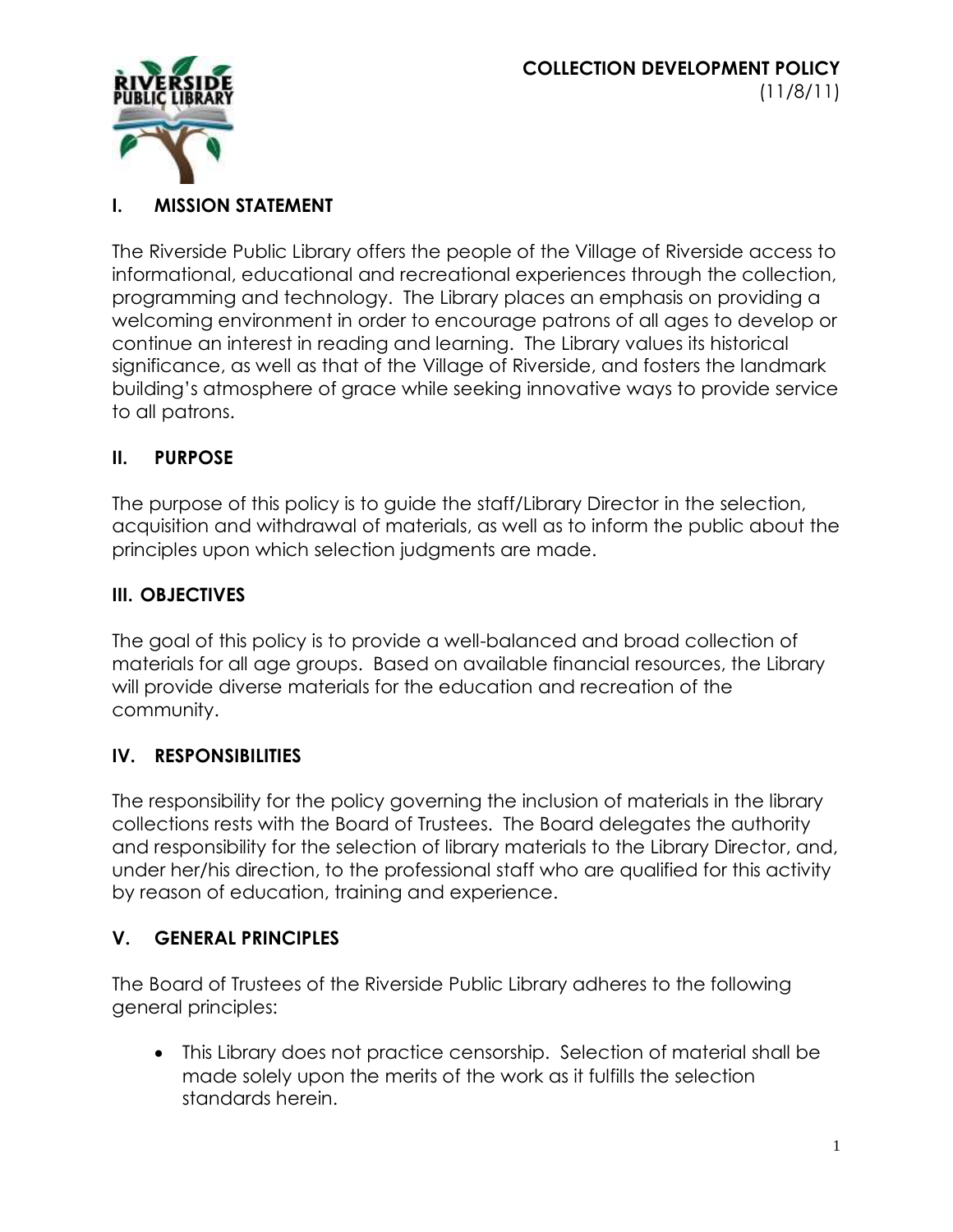- The Library Board affirms that all libraries are forums for information and ideas. The Library does not promote particular beliefs or views.
- Supervision of a minor's access to materials rests solely with his or her parents or guardians. Selection of material will not be limited by the possibility that materials may come into the possession of a minor. Only parents and guardians have the right and the responsibility to restrict the access of their children to library resources.

This Board upholds and supports the Library Bill of Rights of the American Library Association (ALA) [Appendix C], the Freedom to Read Statement adopted by the ALA [Appendix D], and the Freedom to View Statement adopted by the American Film and Video Association and endorsed by the ALA [Appendix E], Free Access to Libraries for Minors [Appendix F], and Access for Children and Young Adults to Non-Print Materials [Appendix G], which are in the attached Appendixes.

Any patron may express concern regarding an item in the collection. The Library has procedures for the reconsideration of any item in its collection. [See Section IX and Appendix B]

## **VI. MATERIAL SELECTION PROCESS**

Library Staff use their knowledge and expertise in combination with the standards listed below to select and evaluate collection items. An item need not meet all criteria to be selected.

Library Staff use a variety of tools to aid in the selection of materials, including but not limited to, such sources as professional review journals, popular print and broadcast media, electronic resources, and publisher's catalogs.

The Library considers all acquisitions, whether purchased or donated, in terms of one or more of the following:

- Relevance to the Library's mission and service roles.
- Price.
- Date of Publication
- Available space.
- The extent to which the item adds, expands on, or supports the existing collection, rather than duplicates it.
- Authority of the author, artist, and publisher of the work with preference given titles vetted in the library and publishing industry.
- Local demand for the material.
- Current usefulness or interest.
- Winners and/or nominees of well recognized literary awards.
- Relevance to the history of Riverside.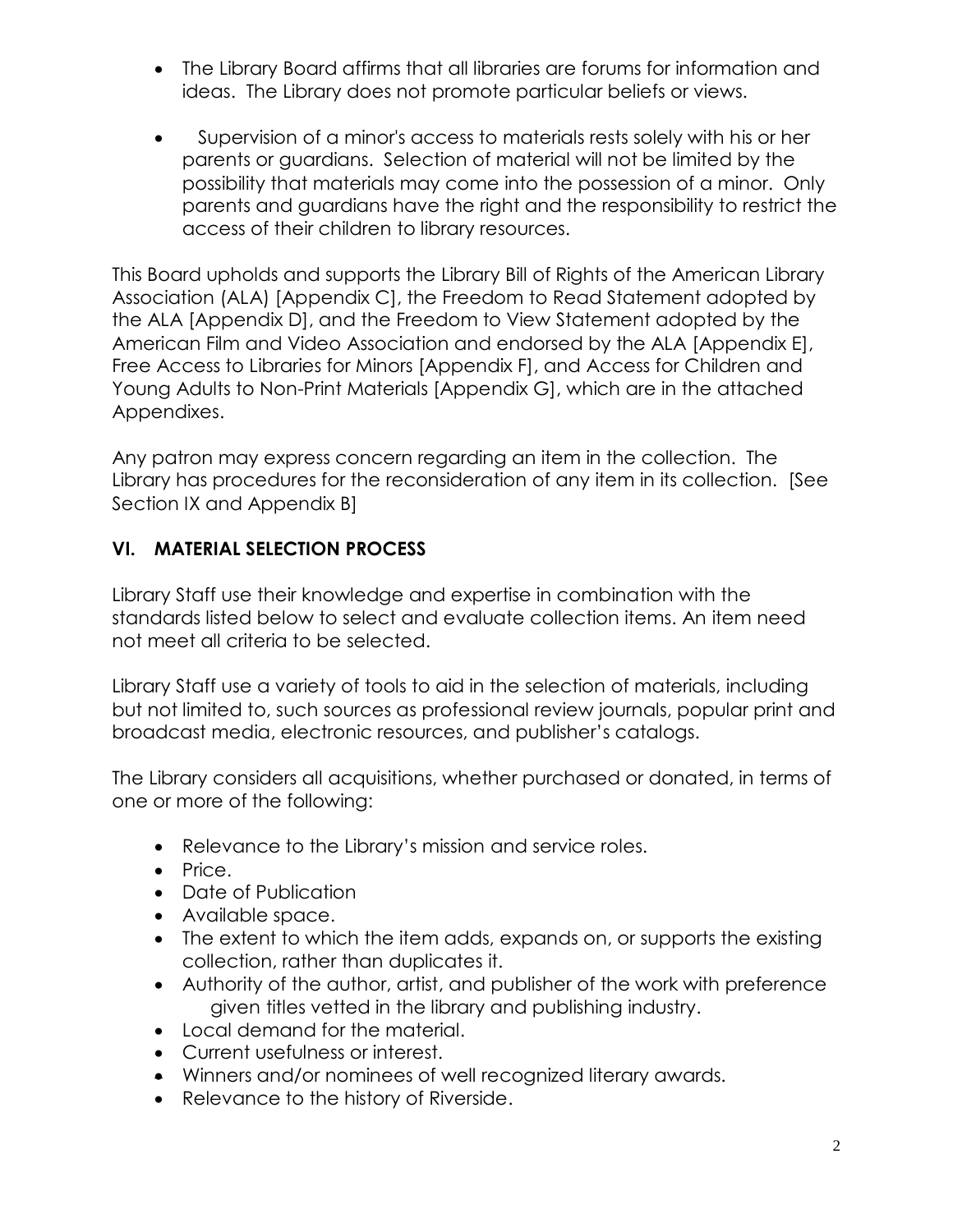The Riverside Public Library provides materials in a variety of formats, including, when appropriate:

- Print such as hardcovers, paperbacks, magazines and newspapers
- Non-print such as audio and video formats, puzzles and games, artwork, and microforms
- Digital resources such as on-line databases; digital books, recordings and images; digital historical archives; software programs; and the Internet.

## **VII. SPECIAL COLLECTIONS**

#### **Local History Collection**

The Library collects scholarly and popular materials of current and/or historical value related to Riverside, its environs, people, history, and geography. All formats will be considered**.**

#### **Local Authors Collection**

A local authors collection of materials written by previous or current residents of Riverside is located in the Quiet Reading Room.

### **Frederick Law Olmsted Collection**

The Village of Riverside has a special interest in Frederick Law Olmsted; therefore, the Library maintains a special collection on Olmsted and related subjects with a separate policy agreement established with The Frederick Law Olmsted Society [Appendix A].

### **VIII. SPECIAL AREAS**

### **Donations, Gifts and Memorials**

Consistent with this policy, the library may accept gifts of materials or funds for the purchase of materials. The library reserves the right to evaluate and to dispose of gifts in accordance with the library's objectives, Donations Policy [Appendix H], and Guidelines for Books and Other Materials Donations [Appendix I].

The library welcomes monetary gifts to purchase materials in honor of persons or events or memorials.

A donor wishing to arrange a memorial/gift should contact the Adult Services Manager, Library Director, or Reference Librarian for information.

### **Endowments**

Throughout the years a series of endowment funds have been established. The following endowment funds exist.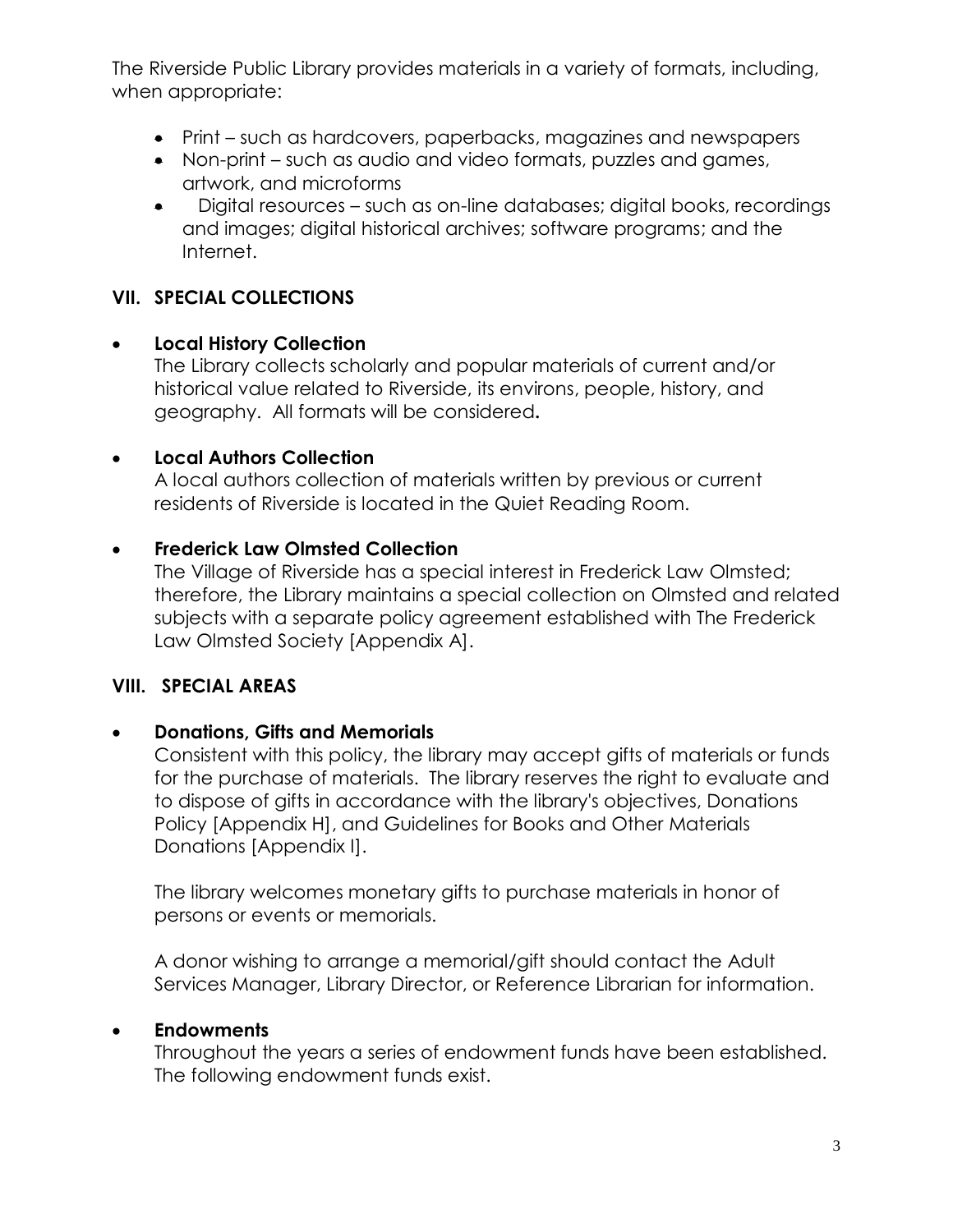Susan E. Batko Endowment Fund: the interest from this fund is to be used for the purchase of E (easy) childrens books based on this selection policy.

General Endowment Fund: the interest from this fund is to be used for both material and non-material items for both adults and young people. Purchases of materials shall be consistent with this selection policy.

Children's Endowment Fund: the interest from this fund is to be used to purchase children's print or non-print materials using the criteria set forth in this policy.

Kovalsky Endowment Fund: the interest from this fund is to be used to purchase non-fiction childrens books using the criteria set forth in this policy.

Ernest E. Dardwin Endowment Fund: all money from this fund can be used for the purchase of books, publications, reference materials and media supplies using the criteria set forth in this policy.

### **IX. RE-EVALUATION OF MATERIALS**

Riverside residents desiring reconsideration of any material should refer to the *"Reconsideration of Library Materials Policy"* form available at all service desks.

The initial request for re-evaluation will be given to the Library Director and referred to the appropriate department head. After review of the request, the patron will be notified.

# **X. COLLECTION MAINTENANCE**

In order to maintain a collection that is current, reliable, in good condition, well used, and which relates to the needs and interest of the residents of Riverside, materials are withdrawn on a systematic and continuing basis. Materials are withdrawn when they are judged to be dated, inaccurate, seldom used, in poor condition, or otherwise not in compliance with the Criteria for Materials Selection.

The following collections are retained regardless of age, condition or circulation:

- Riverside Authors Collection Material by a Riverside author is retained regardless of age, condition or circulation.
- Local History Collection Local history material is retained regardless of age, condition or circulation.
- Olmsted Collection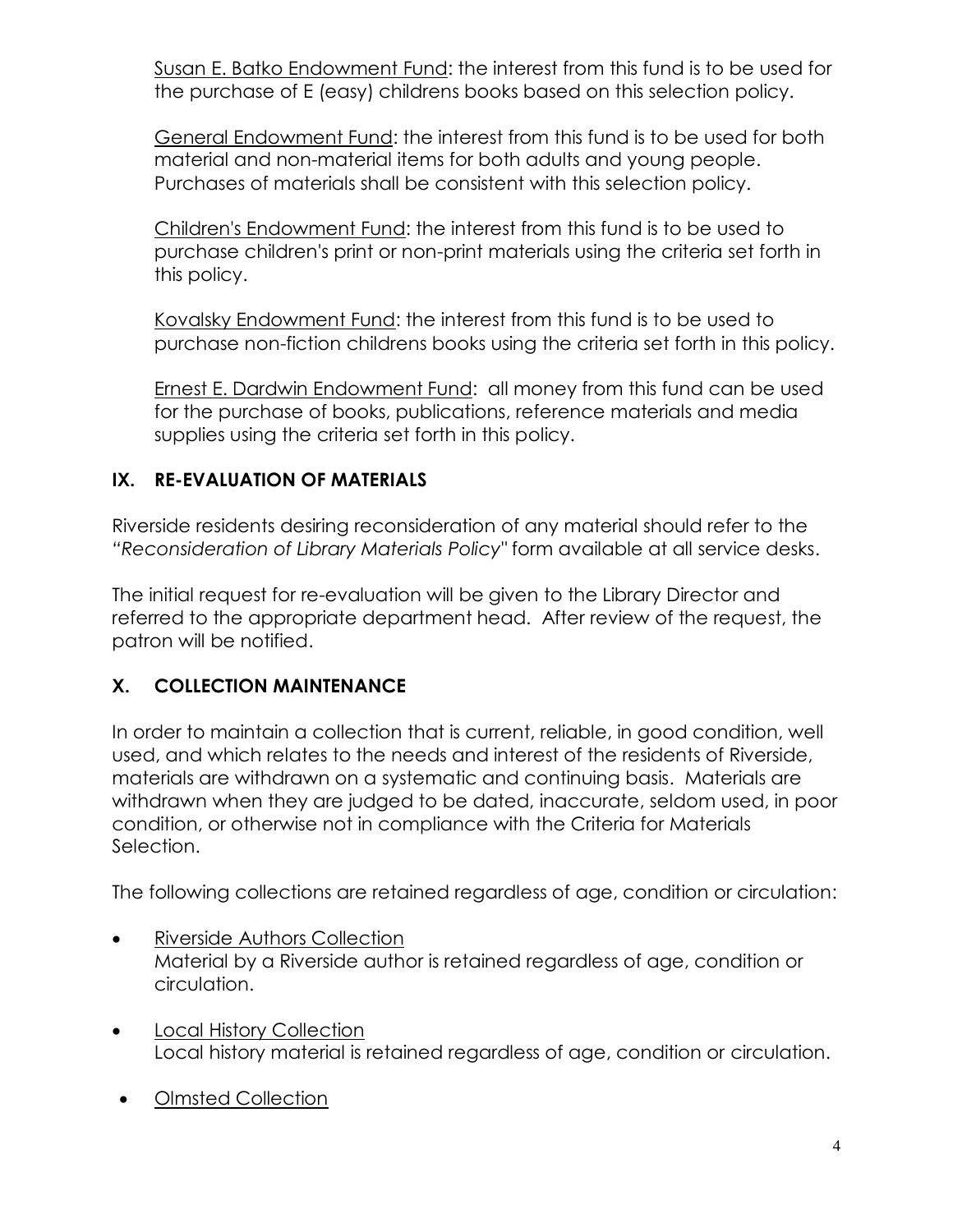Material included in the Frederick Law Olmsted collection is retained regardless of age, condition or circulation as designated in Appendix A.

# **XI. REVISING THE POLICY**

This Statement of Policy for the Selection of Library Materials for the Riverside Public Library will be regularly evaluated (at least every five years) and as the collection grows and situations demand, it will be altered in accordance with the findings of the Board or staff and as subsequently approved by the Board of Trustees.

Approved by Board of Trustees on April 14, 1992 Amended by Board of Trustees on July 13, 1993 Amended by Board of Trustees on February 14, 1995 Amended by Board of Trustees on October 10, 1995 Amended by Board of Trustees on November 14, 1995 Amended by Board of Trustees on June 11, 1996 Amended by Board of Trustees on July 9, 1996 Amended by Board of Trustees on May 9, 2000 Amended by Board of Trustees on September 17, 2001 Amended by Board of Trustees on February 8, 2005 Revised, Reviewed and Approved by Board of Trustees on November 8, 2011